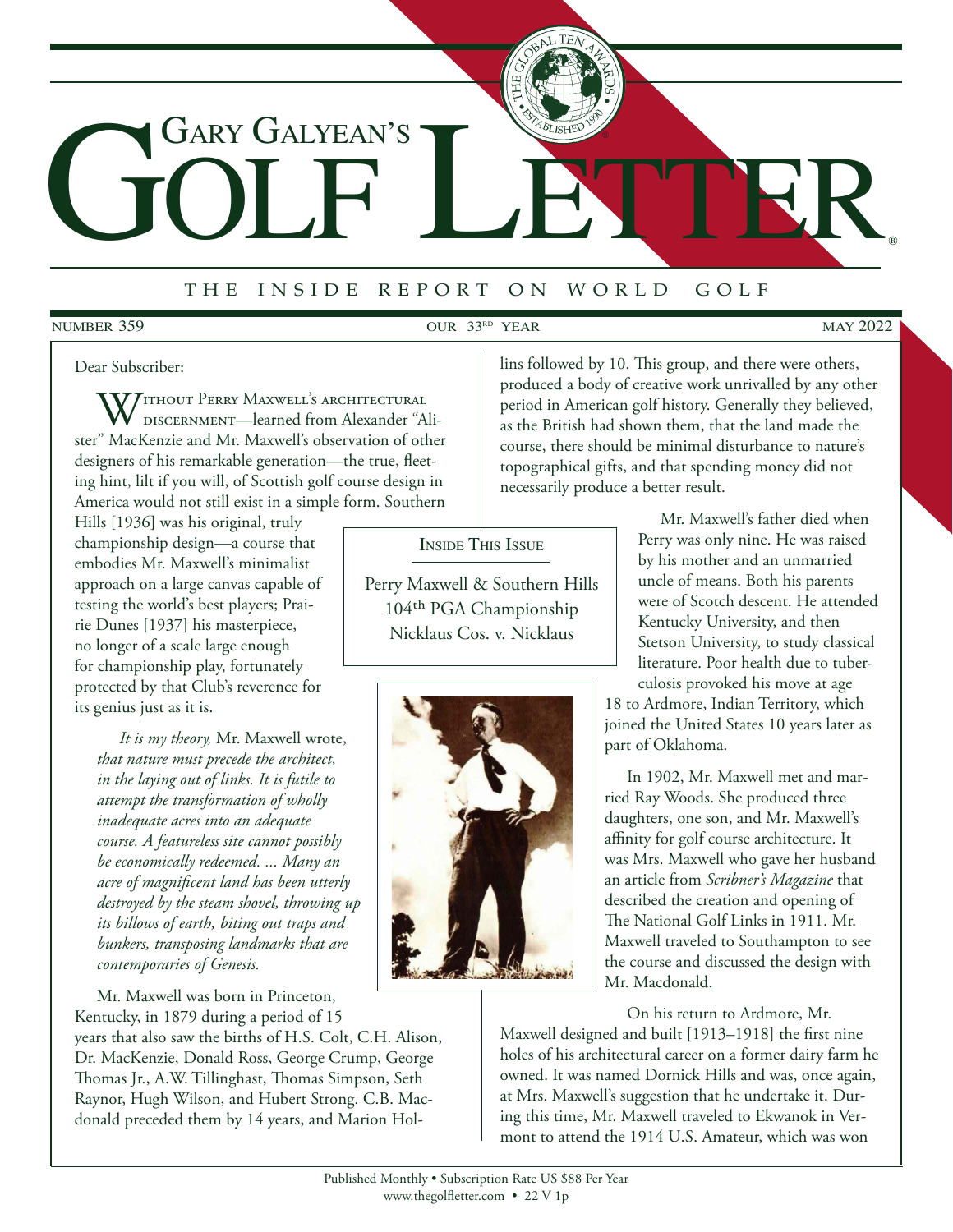by Francis Ouimet playing over Walter Travis' notable design. Mr. Maxwell was clearly beguiled by the subtleties of the game and its landscape architecture as applied to the topography on which it was most enjoyed.

Five years later [1919], Mrs. Maxwell died from a burst appendix. Mr. Maxwell, devastated by the loss of his beautiful wife with whom he had so much in common, attempted to ease his grief with a trip to Scotland to see the golf courses that he and his wife had so often discussed. Innately he grasped the Scottish method for utilizing the landscape as it lay and for the natural features it provided for compelling golf. While in Scotland, Mr. Maxwell met Dr. MacKenzie, who was just home from World War I and trained as a camouflage expert by the British Army. Dr. MacKenzie left his medical career for golf course design and an association with Harry Colt and Hugh Alison. The doctor was also about to become the first to survey the Old Course in its then 500 year history.

Upon returning home, Mr. Maxwell cut back on his work at the local bank, in which he held stock and where he worked since college, to devote more time to golf course architecture. The approaching decade of the Roar-

ing Twenties saw more golf courses built in the United States than any other decade before or since. His construction diagrams were drawn to the scale of 1 inch to 100 yards, rather than the customary 1 inch to 200 yards. His artistry demanded the extra clarity and precision.



Perry Maxwell's Renovation Diagram Saucon Valley No. 6 Green

In 1923, he designed and built the second nine holes at Dornick Hills, created grass greens for the first time in Oklahoma, and saw the course become respected, for many years, as the best in the state. A year later he was invited to join the Green Committee of the United States Golf Association, and was also elected president of the Oklahoma Golf Association.

By the end of the decade, Dr. MacKenzie was known in most parts of the world for his captivating design work. He invited Mr. Maxwell to partner with him as engineer and finisher. That association lasted until Dr. MacKenzie's death in 1934. Most notably, the two design geniuses produced the University of Michigan's course [1929], Crystal Downs [1928–1931], and Ohio State University – Scarlet [1935].

During these years, Mr. Maxwell honed his understanding of what he saw and what Dr. MacKenzie studied in St. Andrews and elsewhere in Scotland. What came to be called "Maxwell Greens" were large putting surfaces with contours and swales, also know as "Maxwell's Rolls" [see Saucon Valley diagram]. The continuing refinement of his work was recognized when he was chosen to supervise the re-contouring of Pine Valley's greens [1933] as well as those at Augusta National [1937]. Indeed, it was Mr. Maxwell who moved the 10<sup>th</sup> green at Augusta—which used to be the 1st—from its position beside the (now) fairway bunker to atop the hill 50 yards further back. That change left what has since become Dr. MacKenzie's last remaining original bunker, just as it is today, and elevated the difficulty and appeal of the current 10<sup>th</sup> hole.

Dr. MacKenzie, as reported in the *Chronicles of Oklahoma*, told the secretary of the Oklahoma Historical Society, "Mr. Maxwell speaks of my ability to make a good fairway or develop a worthy green, but I wish to tell you that in laying out a golf course and to give it everything that the science and art of golf demand, Mr. Maxwell is not second to anyone I know."

About the same time that Mr. Maxwell's work was underway at Augusta National, his work at Southern Hills was taking shape in Tulsa. The total budget to build Southern Hills was \$100,000, which included his fee of \$7,500. Also underway was the construction of the first nine holes of his greatest work, Prairie Dunes, in Hutchinson, Kansas.

Both of these courses reflect his emphatic belief that attempting to remold featureless land into an interesting golf course resembles "the inauguration of an earthquake. The site of a golf course should *be* there, not be *brought* there."

Most of the interference with nature, he reflected, comes "into existence at the instigation of amateurs obsessed with a passion for remodeling the masterpieces of nature. A golf course that invades a hundred or more acres, and is actually visible in its garish intrusion from several points of observation is an abhorrent spectacle. The less of man's handiwork, the better the course".

Mr. Maxwell, 73, died in Tulsa on November 15, 1952. He was a member of the Ardmore Presbyterian Church, a 33rd Degree Mason, and a charter member of the American Society of Golf Course Architects.

## $C<sub>2</sub>$

• **Two major architectural renovations** took place at Southern Hills during the past 84 years. In 1957, preparing for the 1958 U.S. Open, Robert Trent Jones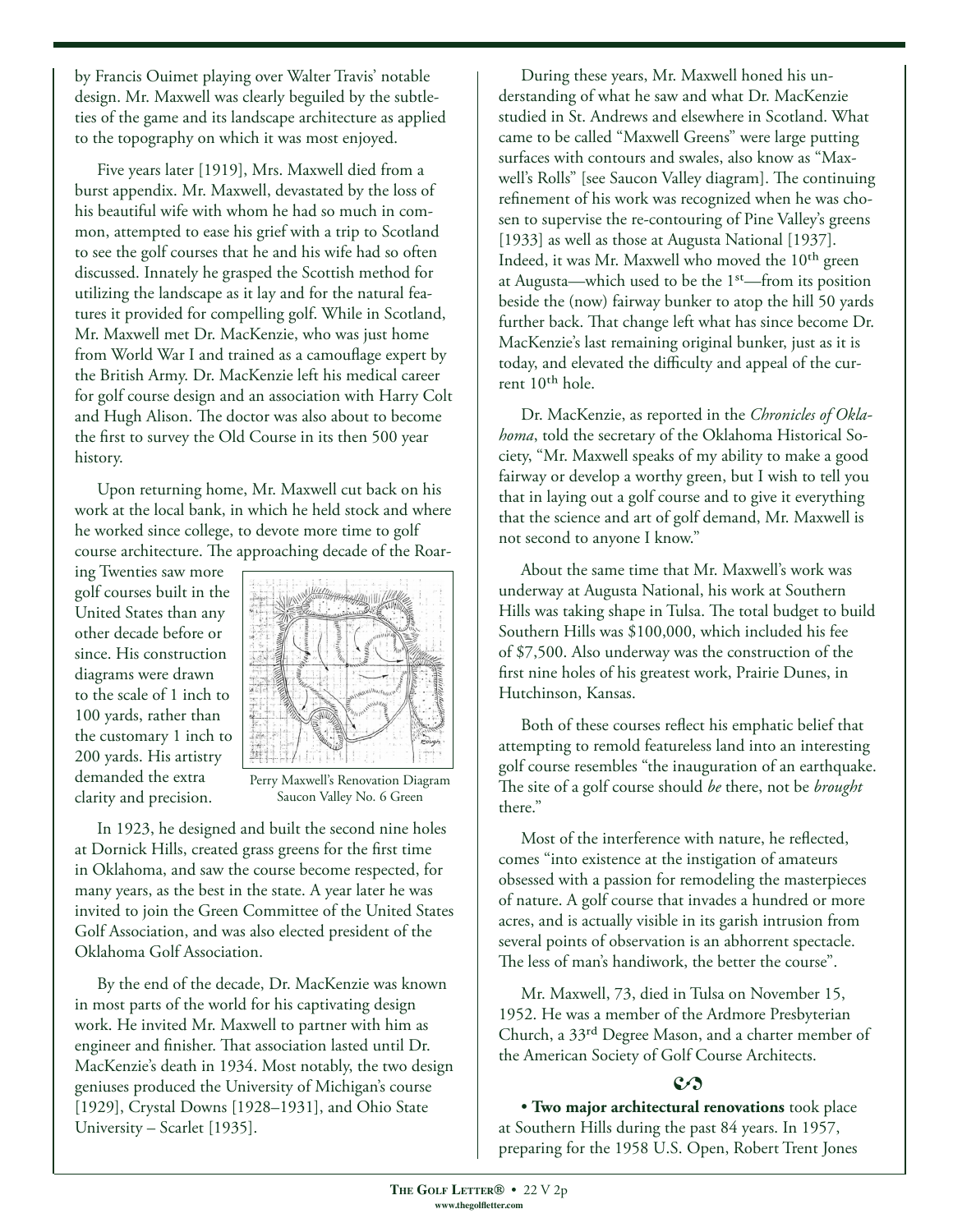Sr. treated Southern Hills to his signature adjustments for testing length and accuracy. He pushed the tees back, brought the rough in, and added bunkers. The work reflected what Mr. Jones learned preparing Oakland Hills [1950 work for the 1951 U.S. Open], Baltusrol – Lower [1952 for 1954], Olympic – Lake [1954 for 1955], and Oak Hill – East [1956 for 1956].

By 2000, 65 years after Mr. Jones's work, it was once again clear that Southern Hills needed attention if it was to retain its standing as a major championship site.

Keith Foster, hired by the Club as a consulting architect, eased the Club through early work that would later

become the Club's most substantial renovation.

Mr. Foster's approach in the 2000s was comprised of tree removal, fairway widening, the return of short grass surrounding putting greens, and the restoration of interior green contours the Maxwell's Rolls.

In 2015, Gil Hanse joined the consulting effort at Southern Hills. Mr. Hanse was concerned with restoring as much of Mr. Maxwell's work as possible

while simultaneously making changes

that would accommodate major championships. Mr. Hanse specifically worked to restore the putting green edges to their original design that slope off the green rather than funneling balls onto the green.

Mr. Hanse's major second phase (10 months) of the second renovation (Foster and Hanse) came at a price of \$11 million and was unveiled in 2019. It straddles the widening canyon between original course design intent and unbridled implements and ball improvement. Also important was the installation of under-green tubing that allows for heating and cooling and, therefore, predictably firm conditions. **Thursday Morning** 

• **Phil Mickelson**, a week before the championship, chose to not compete at Southern Hills. He is golf's oldest major champion having won the PGA Championship last year at age 50. Comments he made last November about using a Saudi–backed

**8 a.m. Weather** 74o Wind SE 4 mph Humidity 83% No rainfall last 24 hrs 83o Midday

golf circuit as leverage against the PGA Tour and claiming that he paid lawyers to draw up the league's operating charter have resulted in his having been absent from professional competition since those comments were made public.

In a Feb. 22 statement acknowledging his derisive comments, Mr. Mickelson stated, "The past

10 years I have felt the pressure and stress slowly affecting me at a deeper level. I know I have not been my best and desperately need some time away to prioritize the



ones I love most and work on being the man I want



*Southern Hills* by Tag Galyean

**Ladbroke Odds**

Morikawa

Scheffler 11-1<br>Rahm 12-1 Rahm 12-1<br>homas 14-1 Thomas 14-1<br>McIlrov 14-1 McIlroy 14-1<br>Spieth 16-1 Spieth 16-1<br>rikawa 18-1

Koepka 18-1 D. Johnson 22-1 Matsuyama 22-1 Woods 66-1

to be." His self-absorbed behavior for many years lends a tinny hollowness to his statement and earned a rating of "High" on our *Mickelson Obfuscation & Myth Meter*.

While several competitors and past champions regretted Mr. Mickelson's decision, Dave Stockton, 80, a two-time PGA past champion [1970, Southern Hills; 1976, Congressional – Blue] and former Ryder Cup captain [1991, Ki-

awah], supported the absence. "[The Past Champions' Dinner was a fun evening.

Phil was not missed," Mr. Stockton said. "I think Phil would have been a big distraction whether [*sic*] he was here. The story here this week is the PGA."

### **The 104th PGA Championship Southern Hills, Tulsa**

It is difficult to decide if it was a slog, a pleasure, or masochism. Justin Thomas's 67 in the final round was good enough to make up a four shot deficit against Will Zalatoris, and put them into a playoff that Mr. Thomas won with aplomb.

Rory McIlroy began with 65, faltered with 71 and 74, drew within five of the lead at the 59th hole, then faded into levelness and eighth place.

Bubba Watson equaled the PGA scoring record, 63, on Friday but could find nothing better than 70 to go with it, finishing 23rd.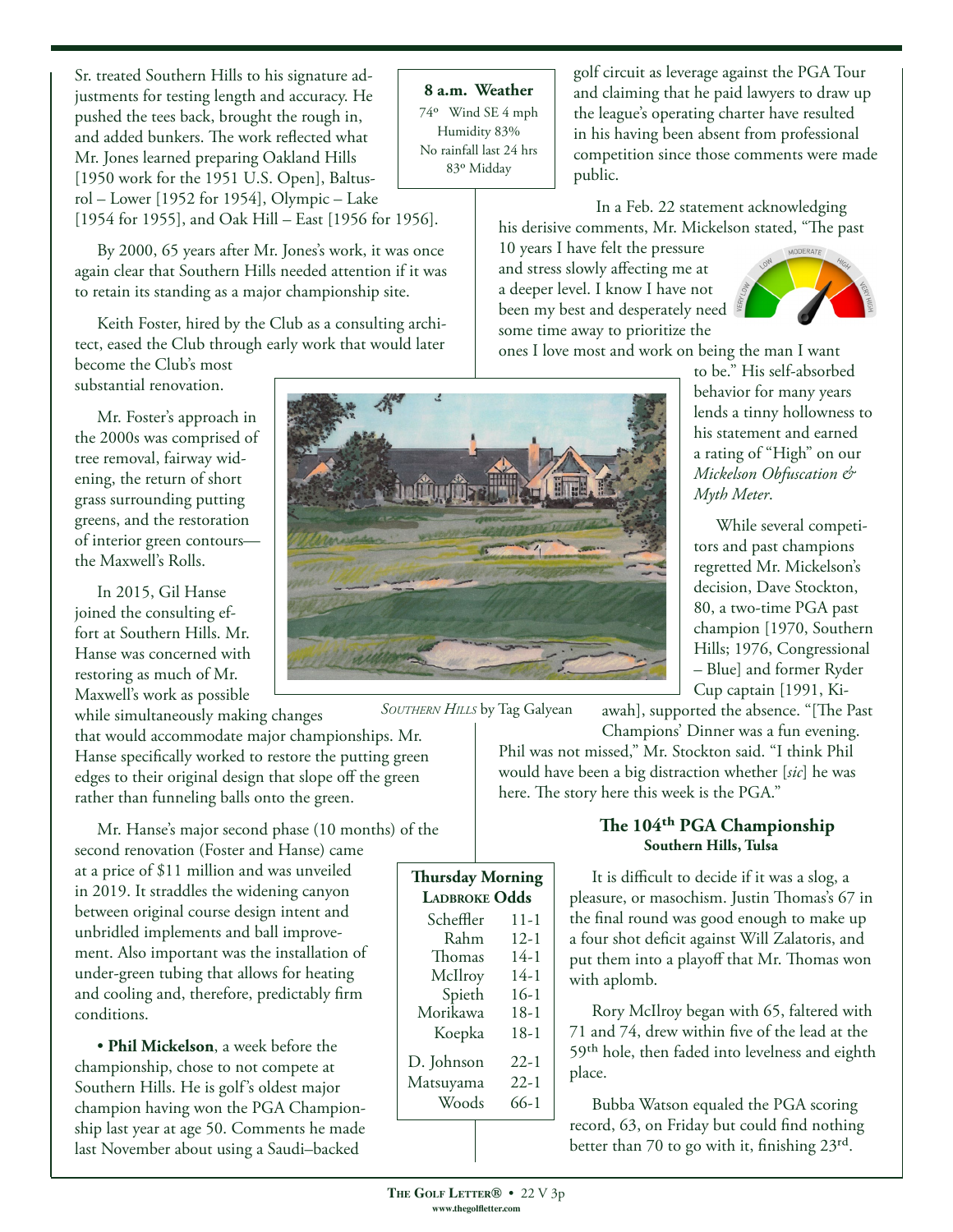|                     | <b>Saturday Morning</b><br><b>LADBROKE Odds</b> |  |  |  |  |  |
|---------------------|-------------------------------------------------|--|--|--|--|--|
| Zalatoris -9        | 9-4                                             |  |  |  |  |  |
| Thomas -6           | 7-2                                             |  |  |  |  |  |
| Pereira -8          | $11 - 2$                                        |  |  |  |  |  |
| McIlroy -4          | 7-1                                             |  |  |  |  |  |
| B. Watson -5        | $20 - 1$                                        |  |  |  |  |  |
| C. Smith -2         | $20-1$                                          |  |  |  |  |  |
| Fitzpatrick -3      | $2 - 1$                                         |  |  |  |  |  |
| Ancer <sub>-4</sub> | $25 - 1$                                        |  |  |  |  |  |
|                     |                                                 |  |  |  |  |  |

**2 p.m. Weather** 58o Wind N 15 mph .4" rain last 24 hrs Humidity 76% Rain expected at 3 p.m.

Mito Pereira, the first Chilean to lead a major championship, seemed destined, but Saturday's nerves continued into Sunday culminating in a double bogey at the last hole that left him one stroke out of the playoff. Mr. Thomas gained eight strokes over Mr. Pereira in the final round.

Outside the ropes, two ESPN commentators were struck in the head by errant tee shots in separate incidents on Thursday and Friday.

The renovation of Southern Hills proved confusing to

measure much of the time.

The 12<sup>th</sup>—"the greatest par 4 in the United States" according to Ben Hogan—presented itself erratically

to the leaders. Mr. Thomas played it 1-under, Mr. Pereira 4-over, Mr. Zalatoris 1-over, and Mr. Young even.

*The 500 World's Greatest Golf Holes* chose this hole as one of the world's best 18 holes. Like its designer, the 12<sup>th</sup> is compelling to contemplate but unexaggerated. For those who disdain blindness in golf course architecture,

this hole holds special consideration with a water hazard that crosses blindly just in front and then appears at the right side of the green.

"Spectacular and frightening at the same time," as Mr. Jones described it. It is disruptive in the general, quiet flow of Southern Hills.

**Par 5s All Rounds**  $5<sup>th</sup>$  13<sup>th</sup> Total Thomas  $-3$  E  $-3$ Zalatoris  $-1$   $-3$   $-4$ Young  $-2$   $-1$   $-3$ Pereira  $\overline{-3}$   $\overline{-3}$   $\overline{-6}$ 

| Par 3s<br><b>ALL ROUNDS</b> |            |             |                  |                  |              |  |  |  |
|-----------------------------|------------|-------------|------------------|------------------|--------------|--|--|--|
|                             | $\zeta$ th | <b>g</b> th | 11 <sup>th</sup> | 14 <sup>th</sup> | <b>TOTAL</b> |  |  |  |
| Thomas                      | $+2$       | $+1$        | $-1$             | $+1$             | $+3$         |  |  |  |
| Zalatoris                   | $+3$       | E           | $-1$             | E                | $+2$         |  |  |  |
| Young                       | $-1$       | $+2$        | $-1$             | $+1$             | $+1$         |  |  |  |
| Pereira                     |            | $+2$        |                  |                  |              |  |  |  |

As the ruling bodies ponder bifurcation to bring the professional game closer to the amateur level in terms of equipment performance, Southern Hills makes the point—as do Augusta, Pinehurst, and a misconstrued Shinnecock Hills that the professional game already has almost nothing in common with the game the rest of us play. Does that mean bifurcation has already taken place? If so, why tear the game apart with lawsuits and almost pointless jabbering that will only affect about 300 golfers? Who cares?

# **Sunday Morning Ladbroke Odds** Pereira -9 6-4 Fitzpatrick -6 10-3 Zalatoris -6 4-1 Young -5 8-1 Ancer -4 18-1 Thomas -2 28-1

B. Watson -2 80-1 McIlroy E 100-1

**2 p.m. Weather** 66o Clear Wind NE 13 mph Humidity 40% No chance of rain

## **Jack Nicklaus Sued by Nicklaus Companies May 13 Complaint\* Filed in Supreme Court of the State of New York**

Alex Miceli reported in a story datelined May 21 in *Sports Illustrated / Morning Read* that a complaint was filed May 13 in the Supreme Court of the State of New York against Jack Nicklaus, 82, alleging that the Nicklaus Companies suffered an "alleged breach of contract by Mr. Nicklaus,

> as well as tortious interference and breach of fiduciary duty".

Howard Milstein, executive chairman of the Nicklaus

\* Nicklaus Companies, LLC, against GBI Investors, Inc. and Jack W. Nicklaus; filed May 13, 2022, in the Supreme Court of the State of New York County of New York.

| 2022 PGA Championship Top Finishers' Statistics<br>72 HOLES |               |                |               |                          |                               |                          |                  |                                 |
|-------------------------------------------------------------|---------------|----------------|---------------|--------------------------|-------------------------------|--------------------------|------------------|---------------------------------|
|                                                             | <b>EAGLES</b> | <b>BIRDIES</b> | <b>BOGEYS</b> | <b>DOUBLE</b><br>BOGEYS+ | DRIVING<br>D <sub>IST</sub> . | <b>GREENS</b><br>IN REG. | PUTTING          | <b>STROKES</b><br><b>GAINED</b> |
| Thomas                                                      | $\theta$      | 16             | 11            | $\Omega$                 | 26th                          | 2 <sub>nd</sub>          | 2 <sub>nd</sub>  | T <sub>2</sub> nd               |
| Zalatoris                                                   | $\Omega$      | 16             | 11            | $\Omega$                 | 16th                          | T3rd                     | 10 <sub>th</sub> | T <sub>2</sub> nd               |
| Young                                                       |               | 13             | 9             |                          | 6th                           | T <sub>18</sub>          | 26th             | 4th                             |
| Pereira                                                     | $\Omega$      | 18             | 12            |                          | 33rd                          |                          | 3rd              | lst :                           |